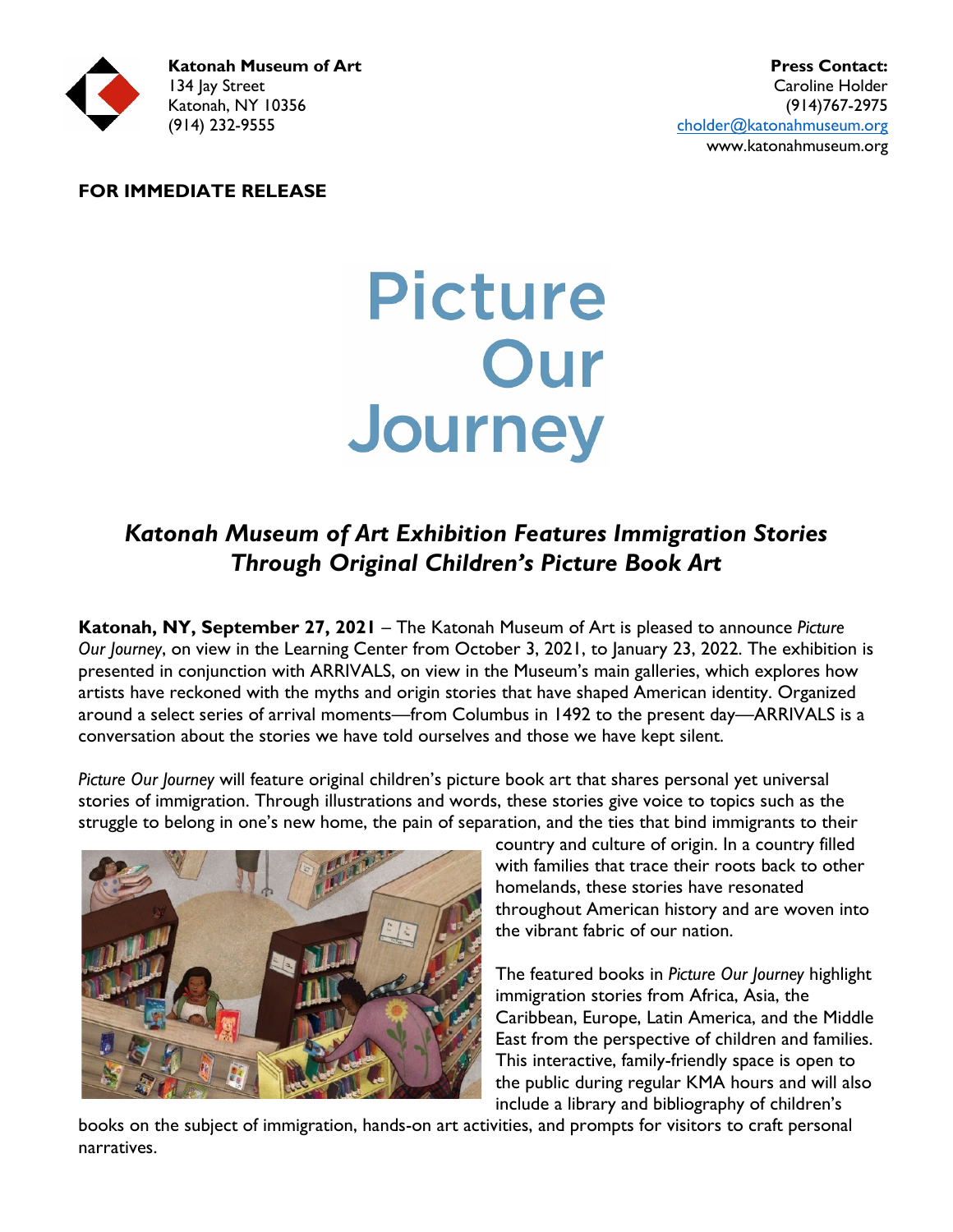Featured books in the exhibition:

- *All the Way to America: The Story of a Big Italian Family and a Little Shovel*, written and illustrated by Dan Yaccarino
- *Be Prepared*, written and illustrated by Vera Brosgol
- *Dreamers*, written and illustrated by Yuyi Morales
- *Mama's Nightingale: A Story of Immigration and Separation*, written by Edwidge Danticat, illustrated by Leslie Staub
- *My Chinatown: One Year in Poems*, written and illustrated by Kam Mak
- *My Name is Sangoel*, written by Karen Lynn Williams and Khadra Mohammed, illustrated by Catherine Stock
- *Saffron Ice Cream*, written and illustrated by Rashin Kheiriyeh
- *The Keeping Quilt*, written and illustrated by Patricia Polacco

# **RELATED EVENTS**

#### **Opening Weekend**

*1st Look* **(Curator's Circle and above):** Saturday, October 2

5:00 – 7:00 PM

**Member Preview:** Sunday, October 3

12:00 – 2:30 PM

## **Public Opening:**

Sunday, October 3 2:30 – 5:00 PM

## **Family Day: Connecting Communities**

Saturday, November 6 Communities come together for an afternoon of artistic expression with activities that explore themes of family heritage and shared American experiences.

####

## **About the Katonah Museum of Art:**

The Katonah Museum of Art promotes the understanding and enjoyment of the visual arts for diverse audiences. The Museum presents exhibitions that explore ideas about art, culture, and society – past and present – through innovative exhibition and education programs.

Timed-entry tickets are recommended. Museum hours: Tuesday through Saturday from 10 AM – 5 PM, Sunday from 12 PM – 5 PM, closed Monday. General admission: \$10 adults, \$5 seniors and students. Members and children under the age of 12 always enter free. For more information, please call (914) 232-9555 or visit **[www.katonahmuseum.org](http://www.katonahmuseum.org/)**.

#### **Credits:**

Yuyi Morales, "Unbelievable. Surprising." from *Dreamers/Soñadores* [Holiday House Publishing, Inc./Neal Porter Books, 2018]. Giclee print on archival paper. Courtesy of the artist. © Yuyi Morales, 2018.